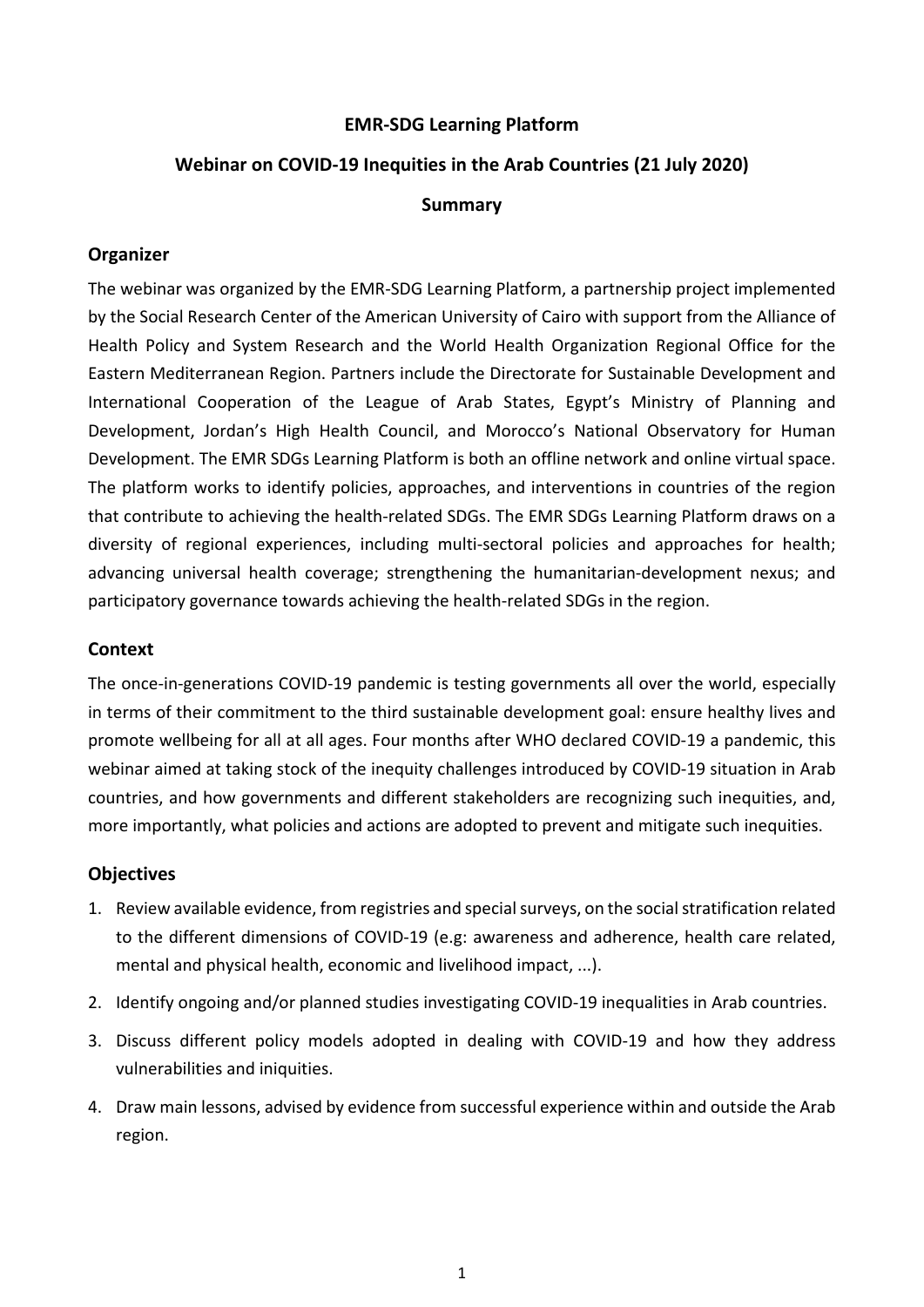# **Contributors**

**Hoda Rashad,** Director, Social Research Center, the American University in Cairo (moderator)

**Magued Osman,** CEO and Director, the Egyptian Center for Public Opinion (Bassera), Egypt

**Adellatif Lfrakh,** Statistician-Demographer, ex-Director, CERED, Morocco

**Abdelfattah Hamadi,** Director, Information System Division, The National Observatory for Human Development, Morocco

**Maha El Adawy,** Director, Healthier Populations Division, World Health Organization Regional Office for the Eastern Mediterranean

**Moez Doraid,** Regional Director a.i. of UN Women Regional Office for the Arab States

**Luay Shabaneh,** Regional Director for Arab States in UNFPA

# **Participants**

Participation in the webinar was open. In total, 91 registered to attend and 55 attended the webinar. The list of participants is posted on the webinar page at [https://emrsdgslearn.net/News/21.](https://emrsdgslearn.net/News/21)

## **Webinar Overview**

### **Hoda Rashad - Introduction**

Hoda Rashad welcomed the audience, introduced the EMR-SDG Learning Platform and its activities, and explained the Webinar objectives. Rashad stressed the end goal of adequately placing the social determinants of health and their inequitable distributions at the center of the discourse on COVID-19 policies and actions adopted in our region. In particular, she noted the importance of building on and welcoming some potentially positive outcomes of the COVID-19 experience. One such outcome is that of health becoming, for the first time, a much more central and valued goal than the economy, especially as the price of limited investments in the preparedness of health care systems is strongly felt. Another is the highlighted centrality of government leadership and responsibilities. In addition, intersectoral collaboration had forced its way as a modality of effective actions. Rashad also outlined the potential risks imposed by COVID-19 as the limited resources and investments likely to be absorbed by the demands for vaccines/ drugs and short term health care needs and the development efforts, whenever back on track, are expected to prioritize the recovery of economy and neglect the pursuit of other SDG goals.

# **Magued Osman – Inequalities Related to COVID-19 in Egypt**

Magued Osman presented the findings of three studies conducted by the Egyptian Center for Public Opinion Research (Baseera) on COVID-19 within the Egyptian reality. Data were collected through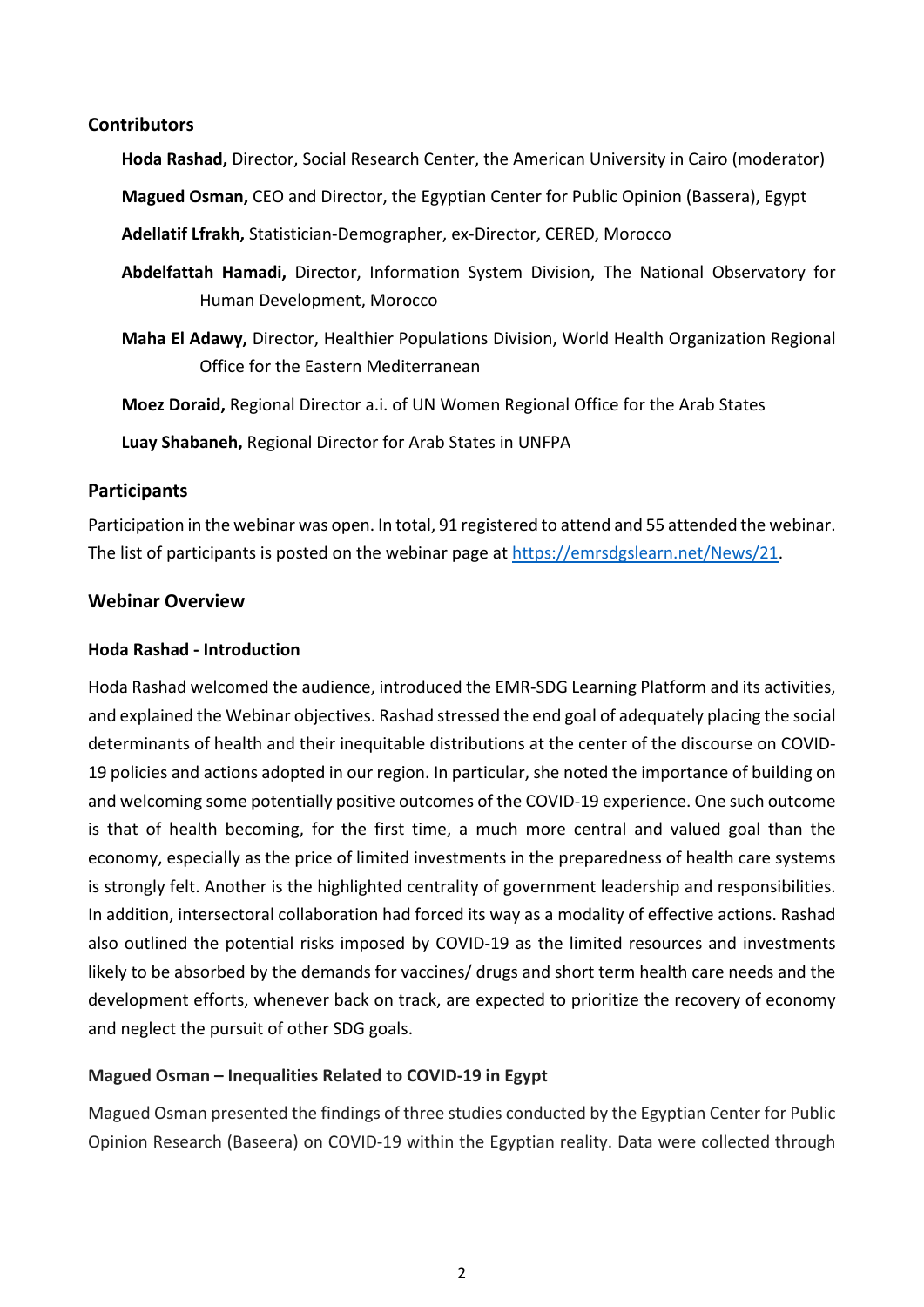phone surveys from a nationally representative sample of 3017 individuals in the age category 18 years and above distributed across all Egyptian governorates during the period from 8 to 18 June 2020, used to study the prevalence of COVID-19 in Egypt. The General Public Knowledge, Attitude and Practice (KAP) toward the Novel Coronavirus Survey was administered to a nationally representative sample of 2157 individuals in the age category 18 years and above distributed over all Egyptian governorates and to a nationally representative sample of 1518 Egyptian woman in the age category 18 years and above. Inequality was assessed by comparing social categories based on ownership of goods (private car and full-automatic washing machine). According to the findings, those in the middle economy status have the highest rate of infection of COVID-19 until Mid-June 2020 (13.2 Cases/1000 population).

Osman also presented some of the general public KAP related to COVID-19, where 100% of the middle and high economic categories heard about the virus vs. 99.4% of the low economic category heard about it. While COVID-19 decreased 69% of the household's income, the low economic category scored the highest affected percentage of those with decreased in income (73.3%). For Egyptian women KAP, the presentation showed quite similar results for women in the different economic categories practicing precautionary measures associated with COVID-19 (like washing hands, being in crowded places… etc). Again, women in the low economic category were the most affected by COVID-19 in terms of decreasing the household's income (76%).

#### **Abdellatif Lfrakh – Inequalities Related to COVID-19 in Morocco**

Abdellatif Lfrakh focused on the case of Morocco by presenting an overview of the epidemiological situation in Morocco, using statistics from epidemiological monitoring, field research, as well as results from research on the effect of the Corona virus on the economic, social and psychological situation of the searchable amid residency, and the measures taken to face the pandemic in Morocco.

With respect to the epidemiological situation in Morocco, 90.5% of Moroccan families have not registered any confirmed case within their family milieu or their acquaintances. This percentage is higher in rural areas (94.8%) than in urban areas (88.4%). Epidemiological Monitoring Statistics included stratigraphic variables that could be used to study differentials, with data available at the Directorate of Epidemiology and Disease Control. Unfortunately, these data were published according to administrative division (regional authority) and rarely according to age or gender.

Lfrakh referred to two official field research studies on COVID-19 in Morocco. The first one was a situation research on the impact of Covid-19 on the contracting activity conducted on 4000 organized enterprises, which aimed of assessing the direct impact of the crisis resulting from the spread of the Covid-19 epidemic on the status of enterprises in Morocco. The second was a research on the effects of Corona virus on the economic, social and psychological status of families, where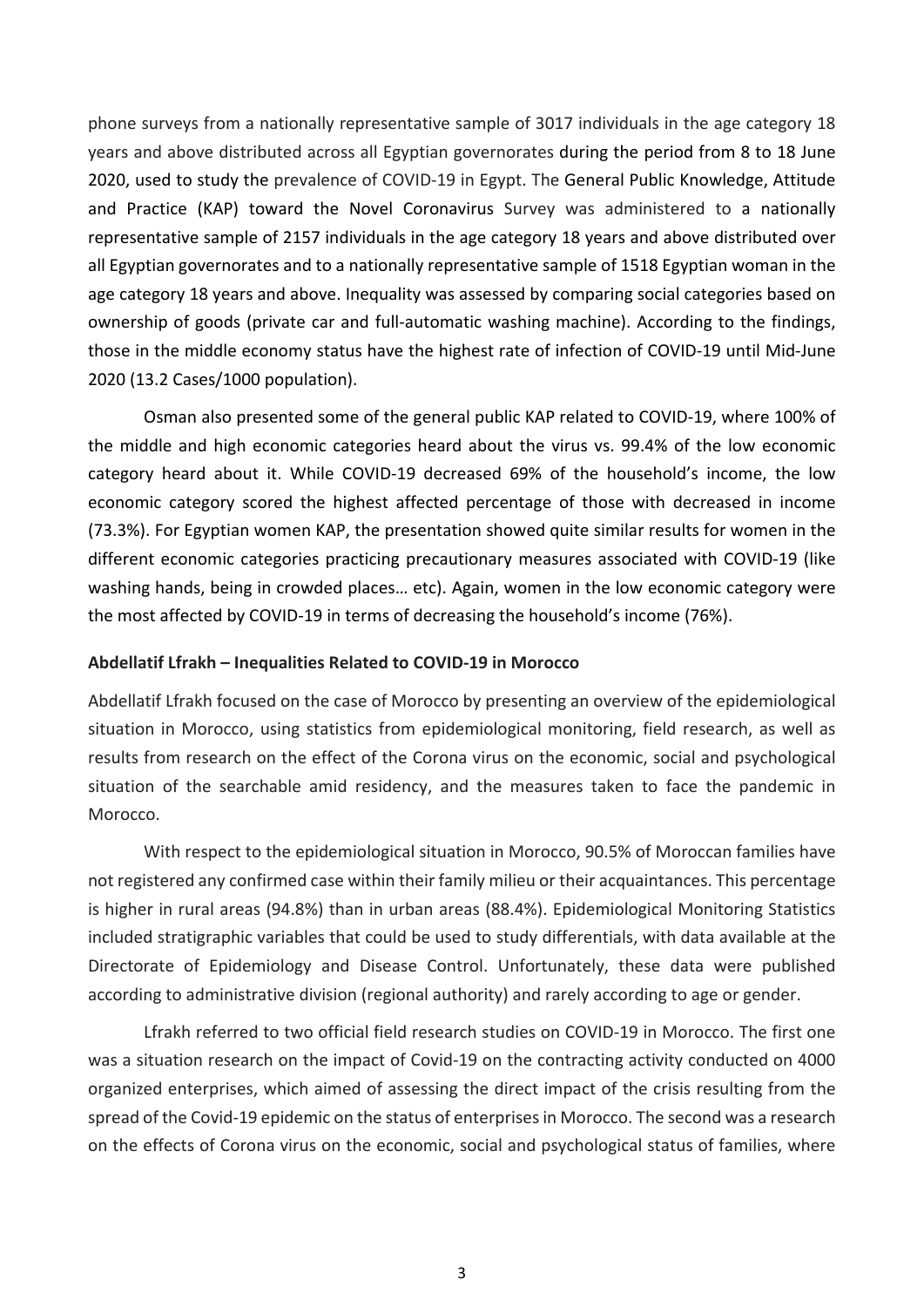the first and second round were, respectively, conducted on 2347 and 2169 families belonging to different socioeconomic classes, classified according to type place of residence (urban/rural). Lfrakh then presented some of the results of research on the effect of Corona virus on the economic, social and psychological status of families according to the place of residence, where the urban population scored higher percentages in knowing the symptoms of Covid-19 and in doing the preventive practices to protect against the Corona virus. The availability of hygiene products, protection materials and medicines in the household during quarantine demonstrated significant differences between the rural and urban percentages. Furthermore, almost a third of families (34%) did not have any source of income because their activities were interrupted during quarantine (35% among rural families and 33% in urban families). One in every five families received assistance from the state to compensate for the loss of work, with a great disparity between urban and rural populations as well as among the three social classes. Of the total number of families with one or more members of the family suffering from chronic diseases, about half of them (47.5%) were unable to obtain health services, 46% in the urban area and 53% in the rural area. Of the 29% of families with transient diseases, 40% did not have access to health services, 38% in the urban area and 44% in the rural area. Of the total number of families with children of vaccination age (11% of Moroccan families), 36% were forced to abandon vaccination of their children, 43% in the rural environment and 31% in the urban environment. On the other hand, excluding fear, the psychological consequences of quarantine were more severe in urban areas than in rural areas.

Lfrakh ended his presentation by reviewing some of the measures taken to combat the Covid-19 pandemic. These measures were divided into three areas: health, economic, and social. In each of these areas, initiatives by public institutions, the private sector and members of civil society have so far helped reduce the damage from the epidemic.

#### **Abdelfettah Hamadi – Further Information on Morocco**

Abdelfettah Hamadi added more to the case of Morocco by presenting a review of some available results on social inequalities related to the dimensions of the Corona pandemic in Morocco, referring to ongoing and planned studies on the Corona pandemic. He also presented further information on the adopted Moroccan policy in dealing with the Corona pandemic and discussed some of the lessons learned from the Corona pandemic experience.

Hamadi presented a framework of the channels of impact on the Moroccan economy and families livelihood framework, as quarantine had costed the Moroccan economy, every day, 0.1 points of GDP for the year 2020, or a loss of one billion dirhams per day. Families experienced total or partial loss of employment and source of income, in addition to the decrease or loss of remittances from Moroccans residing abroad. He stated that human development in Morocco was on the way to decline this year for the first time since 1990, as the Corona pandemic exacerbated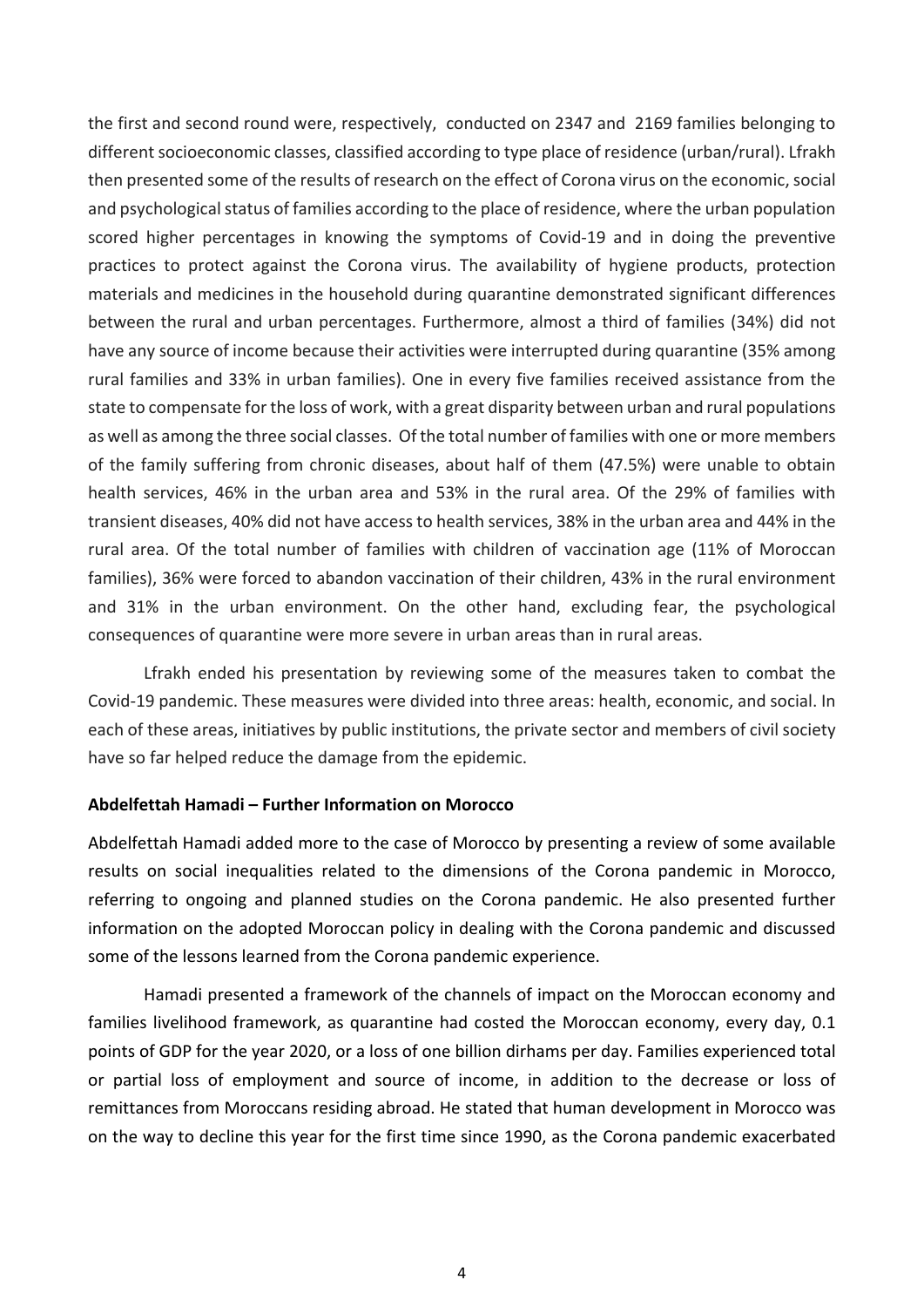social inequalities. He also showed data on poverty, social inequalities and COVID-19 pandemic in Morocco, and compared the living standards development according to social groups, before and during the COVID-19 pandemic, documenting how the crisis was considered anti-poor in the Moroccan context. Several ongoing and planned studies on the corona pandemic were mentioned by Hamadi; among which are the study on the impact of the pandemic on poverty and social inequalities in partnership with UNICEF, and the study on the impact of the pandemic on poverty and social development in partnership with the Ministry of Finance and Economy.

The presentation also tackled some major actions and measures taken in response to the health crisis with the objectives of prioritizing maintaining the health and safety of citizens and reducing the number of victims of the epidemic, supporting companies whose activities have witnessed decrease or halt and providing the needed family support. Hamadi listed some lessons learnt from the corona pandemic experience, such as the necessity of a fundamental review for the performance of the economy and public policies, the need to strengthen social protection systems and public social service infrastructure, and the importance of the human factor in any government initiative or program.

#### **Maha El Adawy – Discussion**

Maha El Adawy discussed how inequities increased immensely since COVID-19 had been declared a global pandemic. She highlighted how COVID-19 affected essential health services and the daily life from the economic point of view, where the poor, who had less health care access to start with, would have even lesser access during the crisis. She explained that this urged the need to work with the ministries of health around the region (the 22 countries) to ensure essential health services (maternal health, child health, immunization, and other primary services) continued, noting how these services were affected because the resources (human or financial) were shifted and because of fear and stigma as people became afraid to seek primary health service because of the infection risk.

El Adawy noted that women are hugely affected; as in addition to domestic violence, women who tended to work more in informal sector were not able to access their work or benefit from social protection, as only 15 out of the 22 countries had social protection policies offering compensatory packages for informal workers. She also talked about people with disabilities and how they especially suffered from this pandemic.

Another point added by El Adawy was on the poor access to information, for example where to get services if all hospitals are full, what the role of the private sector is, etc. She also tackled the important issue of countries in emergency in the region, like Yemen for example, and how they were dealing with the pandemic, while suffering from lack of access to basic health care.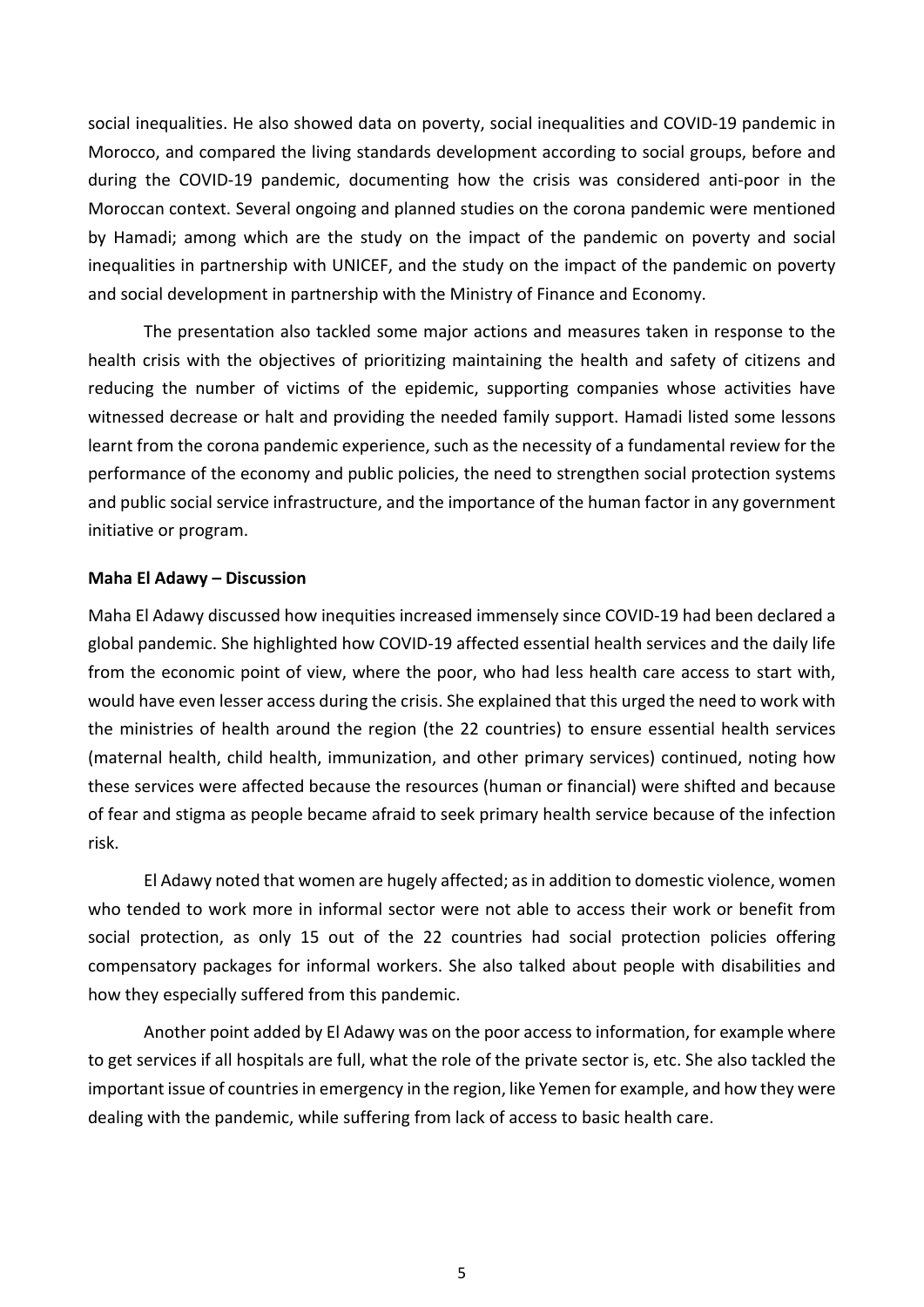#### **Moez Doried – Discussion**

Moez Doried discussed the situation from a gender perspective, stressing special problematic areas. First of which was the silent pandemic of violence against women and the multiplications of incidents of gender-based violence including domestic violence and sexual abuse. This was documented by governments and UN Women monitor through many indicators, such as the increasing requests through hotlines in many countries, in addition to the rapid survey sponsored by UN Women and conducted by Baseera Center in Egypt, for example.

Doried stated that women constitute 70% of health workers around the world, and 80-90% of nursing staff in our region. He referred to the increased prominence or the ascendance of health services and health care and the emerging opportunity to capitalize on this towards directing more investments into health services, which continues to receive low shares of public expenditure in Arab countries.

Regarding economic participation, Doried mentioned that ESCWA estimated that about 1.7 million jobs at least will be lost at the ESCWA region. The majority of these jobs were occupied by women (700,000 jobs). Moreover, the adverse impact hit harder the informal sector, where women constituted two thirds of workers.

On the gender dimension and the issue of women taking up to 5 times household unpaid work compared to men, UN Women have been conducting surveys in several countries that showed increase in allocated time for household core work that is nearly equal between men and women (where women already have had higher baseline of allocated time for household core work making the marginal increase greater for men). Doried highlighted how this was an opportunity to leverage on towards sustainable change in behavior.

Finally, Doried emphasized that we were still in the emergency response phase. Thus, data on the incidence of infection were still fluctuating. Also the implications, with respect to health and survival, as well as economy and employment, remained uncertain and evolving.

#### **Luay Shabaneh – Discussion**

Luay Shabaneh highlighted several points on what could be done to ensure that governments were not going to face the same challenges once again as this pandemic was not going to end soon. He raised concerns about how to convince the governments of the extreme importance of preparation for shocks, and not only of services delivery. Also, how it was important to inform governments that responses must be people-centered and to advocate for having people as a priority all the times.

Shabaneh added that during this pandemic, we lost multilateral cooperation and we lost the global solidarity across countries and even within the same societies. He emphasized the need for investments not only in the health systems, but also in the needs of the people, particularly women,

6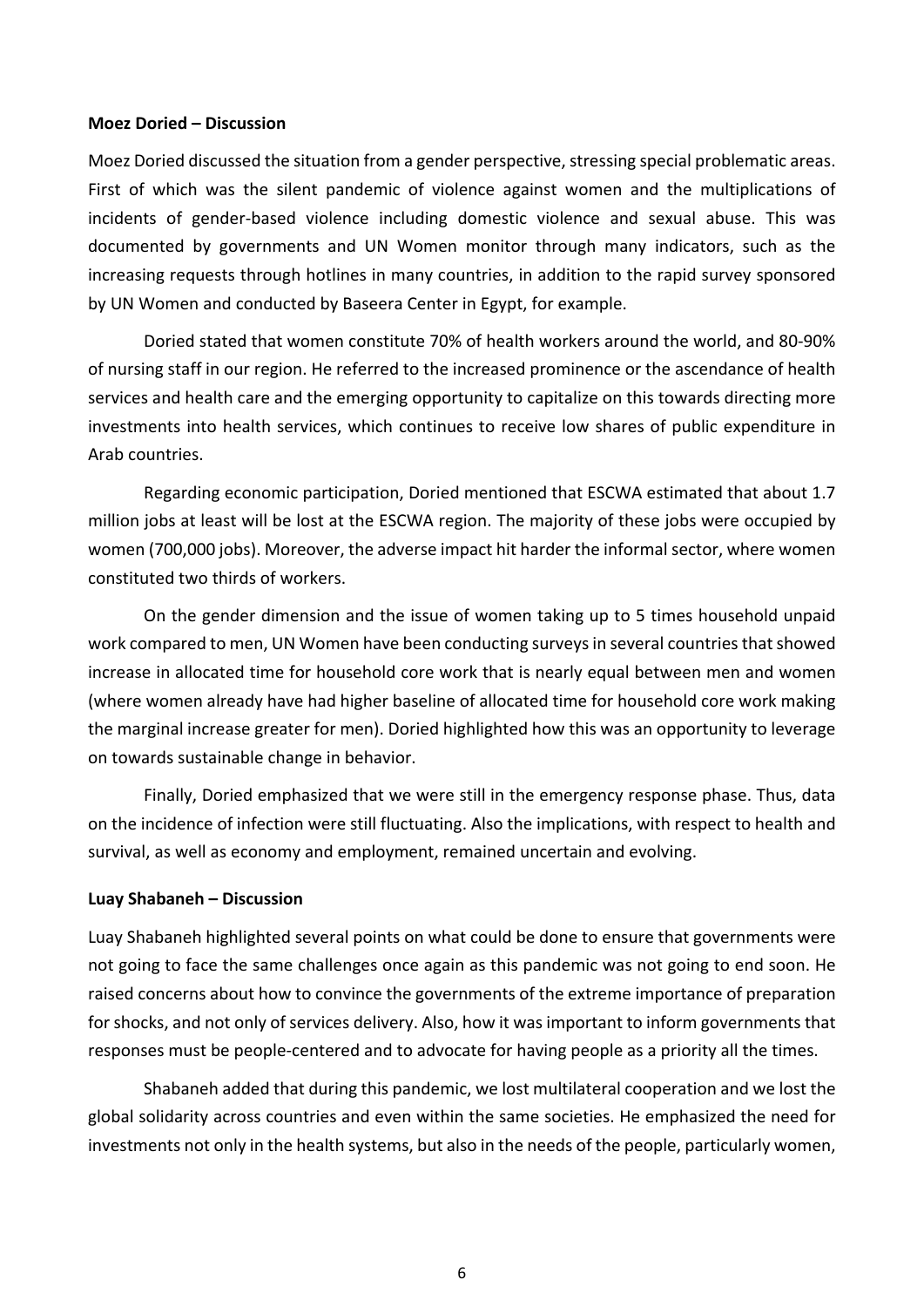adolescents, and other vulnerable groups. He concluded by noting that the important question we need to focus on now, was what we could do in terms of research and advocacy to look beyond this pandemic.

# **Further Comments and Questions**

- In a spoken intervention, Rowaida Al Maaitah from Jordan expressed concerns about education in the time of COVID-19. She discussed how inequities related to the readiness of the teachers, students, infrastructure and logistics needed for virtual learning adopted during the pandemic. She also noted female students lesser engagement in the education process during the pandemic, compared to men who perform much less household chores.
- There was a question to Magued Osman on the lack of information on domestic violence in Egypt. He responded by noting that these information existed, as domestic violence was a main topic of the survey supported by UN Women, but were not presented due to the time limitation.
- Another question to Osman was on the lack of information on older people. He noted that the limited sample size did not allow in-depth study of the older people. He also mentioned that the findings documented age differences among the broad age groups used in the study (18-29, 20- 49, 50+)
- A question to Adbellatif Lfrakh inquired about the reasons for the high increase of cases in Morocco during June, as documented by WHO. He explained the increase by two factors: the increase in the number of tests performed and the easing of the quarantine measures.
- Another question to Lfarakh was whether a panel design was employed to capture changes over time. He responded in the affirmative detailing the panel design of the two-wave phone-based survey.

# **Closing Remarks and Key Messages**

Thanking speakers and the audience, Hoda Rashad wrapped up the webinar by noting how it represented an opportunity to hear different voices, to prob the evidence base, and to insist on and support more equitable policies.

Below are some of the webinar's key messages:

− Different perspectives are essential. In addition to the focus the virus epidemiology and vaccine prospects, it is crucial to identify the effects of COVID-19 on increasing inequities, whether in emergency settings or in the normal day to day life. These inequalities not only exacerbate the short-term impact of the pandemic but could also have serious health, social, and economic implications on the long run.